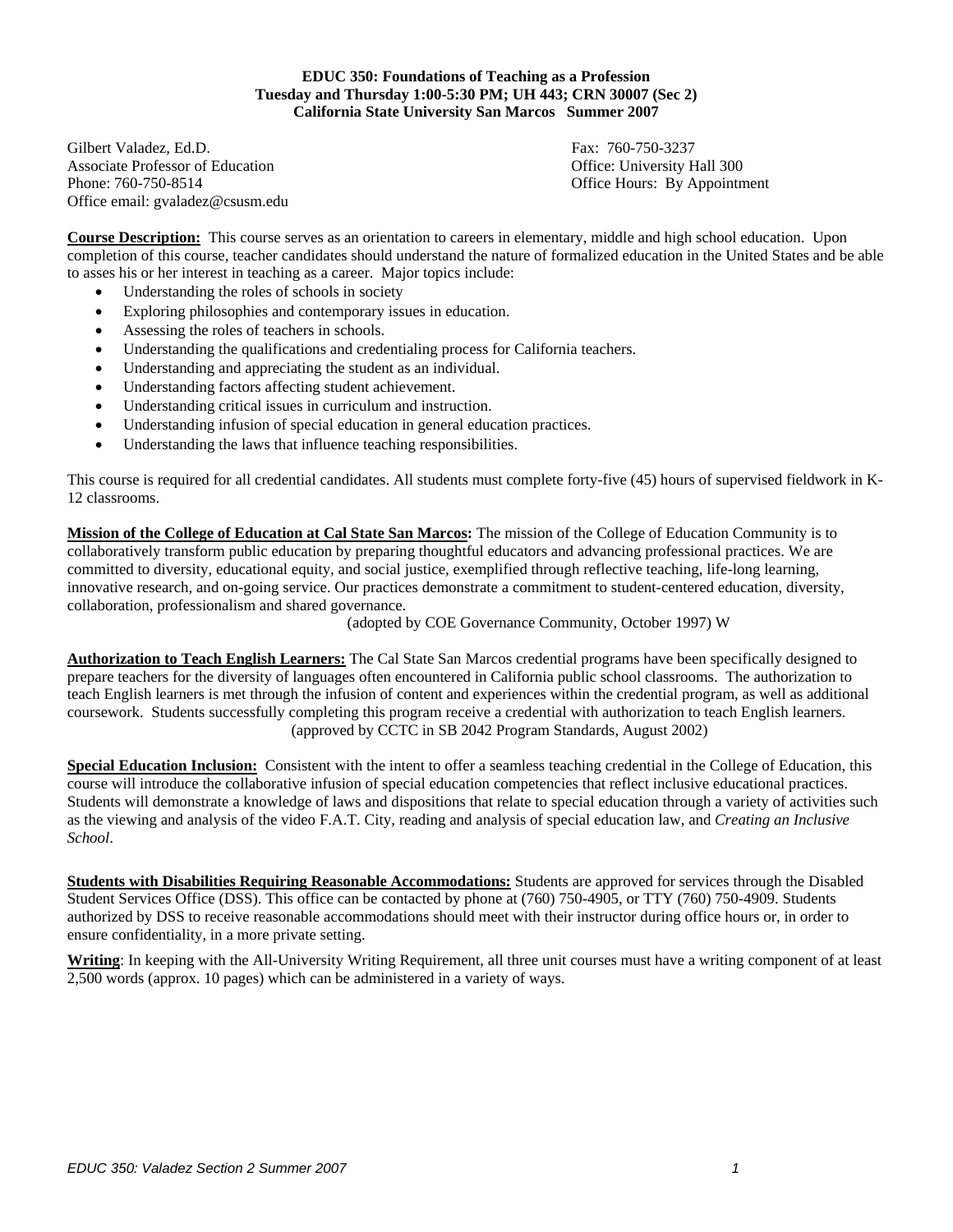**College of Education Attendance Policy:** Due to the dynamic and interactive nature of courses in the College of Education, all students are expected to attend all classes and participate actively. Absences and late arrivals/early departures will affect the final grade. A minimum grade of C+ is required in EDUC 350 to qualify as prerequisite for admission to the Cal State San Marcos teacher credential program. COE attendance policy states, "At a minimum, students must attend 80% of class time, or s/he may not receive a passing grade for the course at the discretion of the instructor. Individual instructors may adopt more stringent attendance requirements." Should students have extenuating circumstances, please contact the instructor as soon as possible. In this section of EDUC 350, the instructor has adopted this additional policy: If you miss two class sessions, you cannot receive a grade of A or A -; if you miss three class sessions, you cannot receive a grade of B+ or B.

**Credential Program Recommendations:** As one of several evaluation methods, EDUC 350 course instructors are asked for feedback concerning credential candidates who are applying for programs at Cal State San Marcos. Keep in mind that your professionalism and hard work in this class not only affect your course grade, but also indicate your readiness for a credential program.

**Field Work:** In addition to in-class work, assigned readings and projects, students will participate in forty-five (45) hours of supervised fieldwork assignments in a variety of public school settings. Details on the fieldwork are found on the COE syllabus webpage, at the top of the list of syllabi for this semester. Documentation of these hours is required to receive a grade in EDUC 350. Cal State San Marcos students are expected to adhere to professional standards in their dress and behavior in the field. Required clearances (fingerprints, TB test) are the responsibility of the student. A recommendation (usually from the classroom teacher where most of the fieldwork is done, also known as a Field Experience Recommendation) is a requirement for admission to the Cal State San Marcos Teacher Credentialing programs.

**Use of Technology:** Students are expected to demonstrate competency in the use of various forms of technology (i.e. word processing, electronic mail, WebCT6, use of the Internet, and/or multimedia presentations). Specific requirements for course assignments with regard to technology are at the discretion of the instructor. Keep a digital copy of all assignments for use in your teaching portfolio. All assignments will be submitted online, and some will be submitted in hard copy as well. Details will be given in class.

# **Electronic Communication Protocol**

Electronic correspondence is a part of your professional interactions. If you need to contact the instructor, e-mail is often the easiest way to do so. It is my intention to respond to all received e-mails in a timely manner. Please be reminded that e-mail and on-line discussions are a very specific form of communication, with their own nuances and etiquette. For instance, electronic messages sent in all upper case (or lower case) letters, major typos, or slang, often communicate more than the sender originally intended. With that said, please be mindful of all e-mail and on-line discussion messages you send to your colleagues, to faculty members in the College of Education, or to persons within the greater EDUCational community. All electronic messages should be crafted with professionalism and care.

Things to consider:

- Would I say in person what this electronic message specifically says?
- How could this message be misconstrued?
- Does this message represent my highest self?
- Am I sending this electronic message to avoid a face-to-face conversation?

In addition, if there is ever a concern with an electronic message sent to you, please talk with the author in person in order to correct any confusion.

**Teaching Performance Expectation (TPE) for EDUC 350**: A primary goal of EDUC 350 is to begin the process of developing teacher candidates to become professional educators. The following TPE of the California Commission for Teacher Credentialing is expected to be met during this course:

# **TPE 12: Professional, Legal and Ethical Obligations**

Candidates are aware of their own personal values and biases and recognize ways in which these values and biases affect the teaching and learning of students. They resist racism and acts of intolerance. Candidates appropriately manage their professional time spent in teaching responsibilities to ensure that academic goals are met.

Candidates for a Teaching Credential understand and honor legal and professional obligations to protect the privacy, health, and safety of students, families, and other school professionals. They are aware of and act in accordance with ethical considerations and they model ethical behaviors for students. Candidates understand and honor all laws relating to professional misconduct and moral fitness.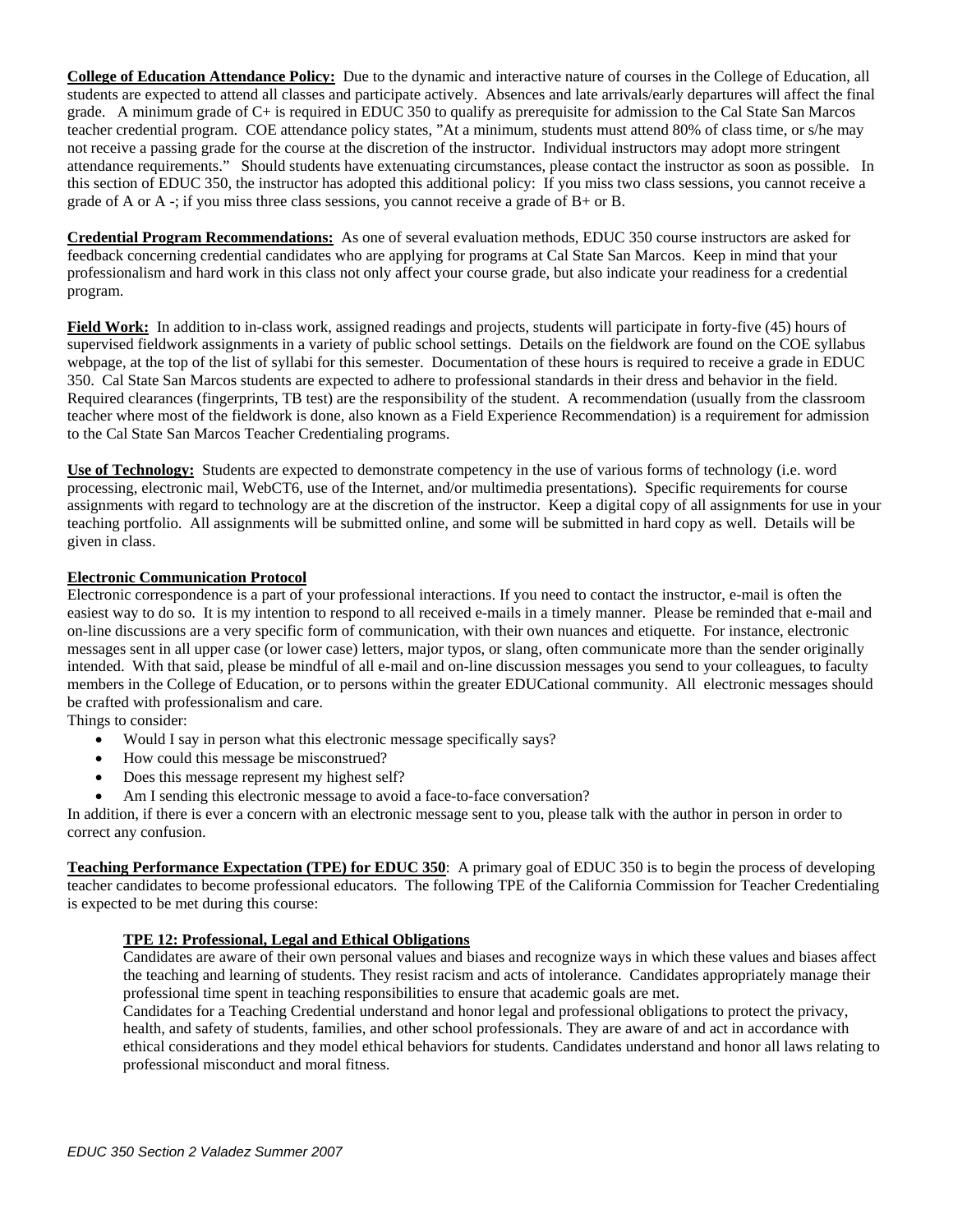### **Teaching Performance Assessment for Developing as a Professional Educator**

The successful completion of the personal philosophy assignment is a requirement for completion of this course and is a component of partially meeting the TPE described above. This statement will be used for assessment both in the course and at completion of the College of Education program. Retain an electronic copy of your statement for submission for your portfolio at the completion of your teacher education program.

**Class Discussions and Participation:** Students will engage in student-centered learning each class session, and will be expected to actively participate.

- Do you participate in class discussions productively, sharing your knowledge and understandings?
- Do you interact productively with your peers, taking on a variety of roles (leader, follower, etc.)?
- Do you contribute appropriately to group work—do you "do your share"?
- Are you able to accept others' opinions?
- Are you supportive of others' ideas?
- Do you support your peers during their presentations?
- Can you monitor and adjust your participation to allow for others' ideas as well as your own to be heard?

**Course Requirements:** Teacher education is a professional preparation program. It is expected that students will come to class prepared to discuss the readings, submit required assignments, and participate in class activities. Students are expected to adhere to academic honesty and integrity, standards of dependability, confidentiality and writing achievement. Because it is important for teachers to be able to effectively communicate their ideas to students, parents, colleagues, and administrators, writing that is original, clear and error-free is a priority for the College of Education. It is expected that work will be turned in on time. Please discuss individual issues with the instructor. Points will be deducted if assignments are submitted late (10% penalty per day late; no credit will be awarded if the assignment is one week late).

### **Required Texts:**

Nieto, Sonia. (2006). *Why We Teach*. NY: Teachers College Press. ISBN 0807745936, Approximately \$12 - 20.

Grant, Carl. A. & Gillette, Maureen. (2005). *Learning to Teach Everyone's Children: Equity, Empowerment and Education that is Multicultural.* Thomson & Wadsworth. ISBN 0-534-64467-8, Approximately \$ 45 - 65

Villa, R. A. and Thousand, J. S. (2005). *Creating an Inclusive School* (2nd ed.). Alexandria, VA: Association for Supervision and Curriculum Development. , ISBN 0-87120-251-4 Approximately \$12 - 25

### **Assignments and grading:**

1. Reading log 10 points 10 points 10 points 10 points 10 points 10 points 10 points 10 points 10 points 10 points 10 points 10 points 10 points 10 points 10 points 10 points 10 points 10 points 10 points 10 points 10 poin

The reading log provides an opportunity to reflect on learning about teaching through the assigned readings for each week. In the reading log, do not summarize. Instead, respond to the readings: agree, disagree, note specific ideas, etc. Entries should be 1 paragraph in length. Log entries for the Monday/Wednesday class must be submitted via the course WebCT6 site by the prior Friday at noon each week.

Individual submissions are not graded; rather, their timely submission is noted and points are assigned on the basis of having completed the assignment for the semester. No credit will be given for late submissions. Under extraordinary circumstances I will take late entries. Please contact me at my email address at the top of this syllabus if this is the case.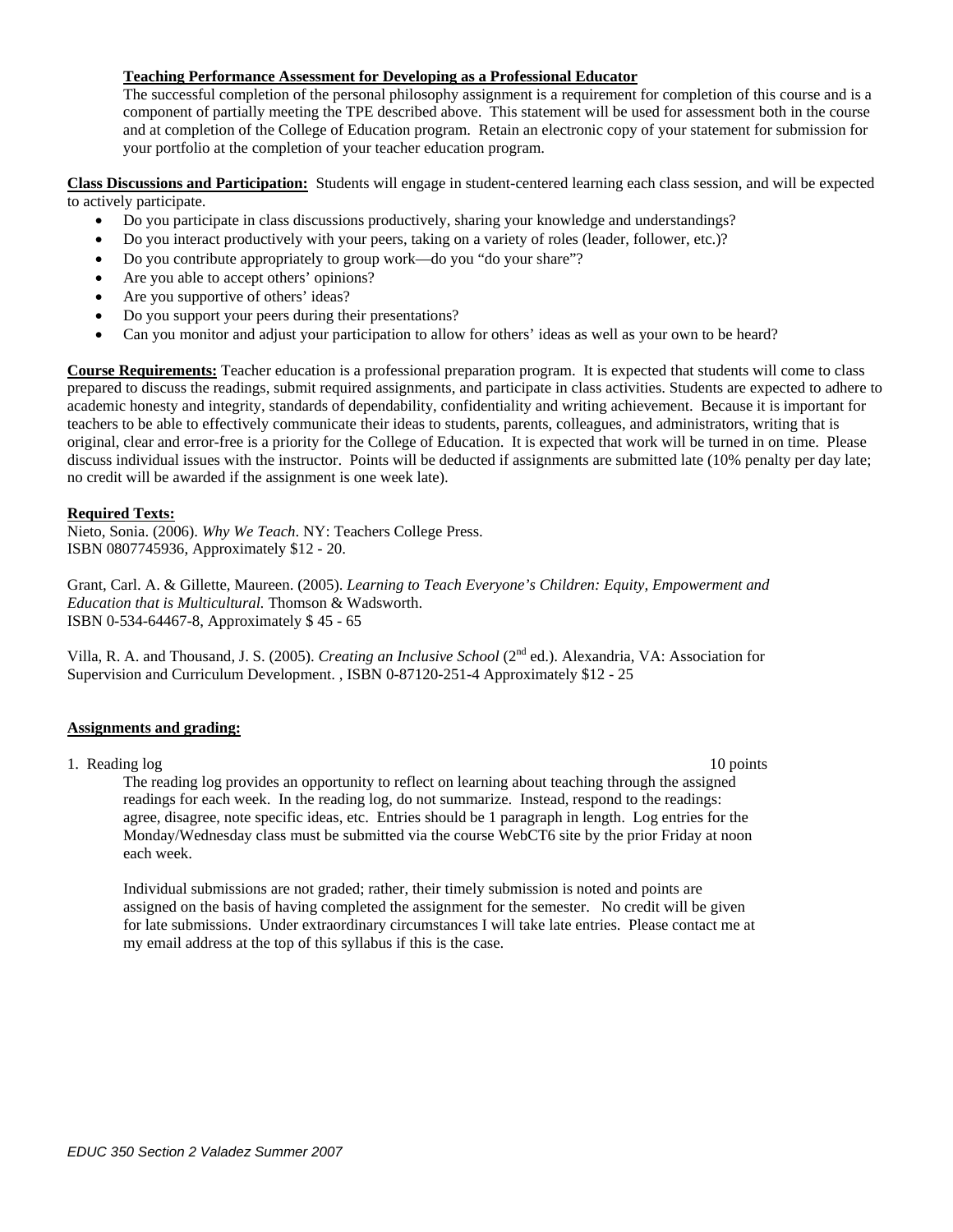| 5 points<br>2. Current events in education<br>Sign up for a date when you will be responsible for presenting an item from the week's news in K-12<br>education (5 minutes maximum). The item may be from television, radio, internet (e.g.,<br>www.edweek.org/), newspaper, or magazine, and may pertain to local, national/, or international<br>issues. You will summarize and present the importance of the news for your classmates. After you<br>present your current event, go to the WebCT site and submit a one-sentence report as the "CE"<br>("Current Events") assignment, so that you can receive credit.                              |  |
|----------------------------------------------------------------------------------------------------------------------------------------------------------------------------------------------------------------------------------------------------------------------------------------------------------------------------------------------------------------------------------------------------------------------------------------------------------------------------------------------------------------------------------------------------------------------------------------------------------------------------------------------------|--|
| 3. Interview of a teacher<br>15 points<br>Details are below. The written report is due via the WebCT site on February 12.                                                                                                                                                                                                                                                                                                                                                                                                                                                                                                                          |  |
| 10 points<br>4 Inclusion, Diversity and Special Ed Laws<br>Details are below. The written report is due via the WebCT site on April 2.                                                                                                                                                                                                                                                                                                                                                                                                                                                                                                             |  |
| 5. Classroom observation reports<br>15 points<br>Using the classroom observation instrument provided in class, write up fifteen 30-minute<br>observations in your field sites. Submit five of these via the WebCT site on each of the three dates on<br>the course schedule: Feb 26, March 14, and May 7. Also, bring hard copies of your write-ups to<br>class on those days.                                                                                                                                                                                                                                                                     |  |
| 6. Contemporary issues research<br>20 points<br>Choose (1) an issue that interests you (from the topics given to you by the instructor) and (2) one or<br>two partners with whom to work. Research the issue and prepare an oral report to share in class. The<br>report should describe and analyze the issue. Reports to the class will be spaced out over the class<br>periods during the second half of the semester. When you present your research orally, provide a<br>one-page summary and a reference list for your classmates. Each partner must submit the one-page<br>summary to the WebCT site to receive credit for this assignment. |  |
| 7. Personal philosophy of schooling, learning and teaching<br>15 points<br>You will write a 4-5 page paper describing your philosophy of schooling, learning and teaching.<br>Details are below. The written report is to via the WebCT site on May 2.                                                                                                                                                                                                                                                                                                                                                                                             |  |
| 8. Participation<br>10 points                                                                                                                                                                                                                                                                                                                                                                                                                                                                                                                                                                                                                      |  |

This course is designed for active learning during class sessions. In order for this course to succeed for individuals and the group, students must come to class prepared to discuss assigned readings/topics and to participate in class activities. See details above in "Class Discussions and Participation."

Grades will be determined by the total number of points earned (100 points possible):

 $A = 93-100$  $A = 90-92$  $B+= 87-89$  $B = 83 - 86$  $B - 80 - 82$  $C+= 77-79$  $C = 73-76$  $C = 70-72$  $D = 60-69$  $F = 0-59$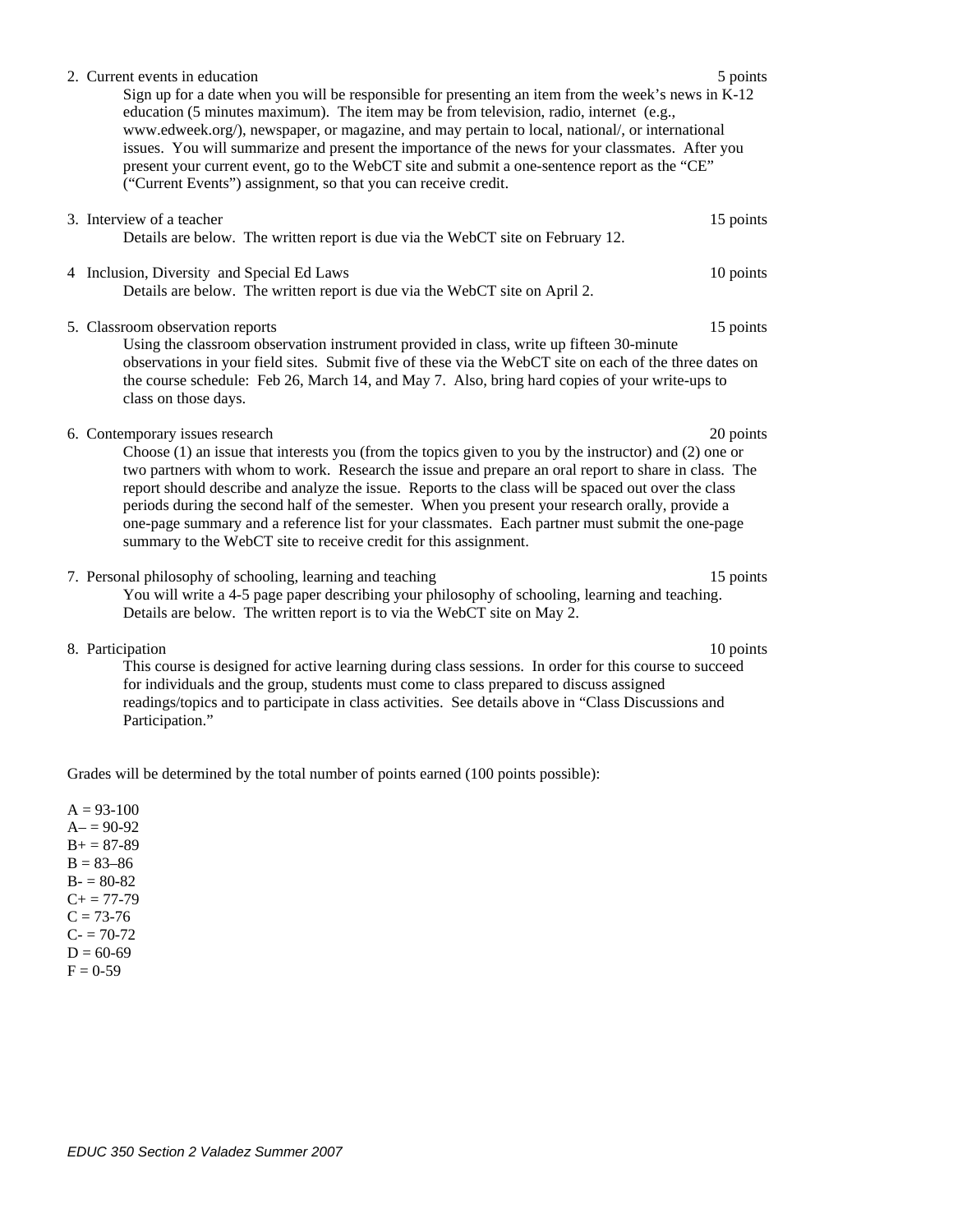### **Assignment #3: Interview of a Teacher**

In this assignment, you will interview a teacher and write a 3–4 page summary of what you learned from him or her. Your purpose is to render a sketch so that your reader may be able to envision the teacher as a person with a distinct philosophy and experience.

#### *Gathering information:*

Interview a current or retired teacher who has had at least 3 years of full–time experience in elementary, middle, or secondary school classrooms. Suggested questions are:

Why did the teacher choose to enter teaching? How attractive was the profession to prospective teachers at that time? What were the other career paths available; were any others seriously considered? Does the teacher have any regrets about becoming a teacher?

What professional education did the teacher have? How helpful was it in learning to teach? At what point did the teacher feel comfortable as a teacher?

What were/are the teacher's goals for the education of students? Have these goals changed over the years?

What career moves (school buildings, grade level, special students, subject matter, etc.) has the teacher made? To what extent were those moves voluntary? For current teachers, are further moves desired? If so, what are they, and why?

What have been the major joys and frustrations of teaching? What would help increase the joys and minimize the frustrations? On what issues does the teacher feel strongly about making changes in the way that schooling occurs now?

How did/does the teacher learn about his/her students' lives and needs? How similar are the backgrounds of the teacher and his/her students? What have been the teacher's experiences with "culture shock" in working with students from different backgrounds?

What are some favorite memories from the teacher's classroom? Does the teacher tend to remember individual students or activities, or are the memories more general?

What does the teacher think of current "hot issues" in education such as the California High School Exit Exam and the No Child Left Behind Act? How does the teacher take action to address new reforms that impact his/her classroom?

What is the teacher's metaphor for "teaching" or "teacher"? What are the main features of the teacher's approach toward teaching? What has the teacher learned from being a teacher?

### *Analysis:*

After collecting your information, think about what you have learned about this teacher. Focus on a few themes that best characterize what you have heard. Do not try to be all-inclusive. *Protect your teacher's confidentiality by using a pseudonym and masking identifying details.* 

In your analysis, incorporate what you have been learning about becoming and being a teacher. How does your teacher fit within the material addressed in your readings and in class? What issues are raised through your interview? What are the implications of your interview as you think about becoming a teacher? Be sure you include at least one reference to the readings/discussions we have in class.

#### *Criteria for evaluation:*

Exemplary papers are characterized by:

Completeness of description of the teacher's experiences and views Explanation of how the teacher interview relates to your thinking about teaching Integration of coursework (readings + discussions) into the analysis Correct grammar, syntax, spelling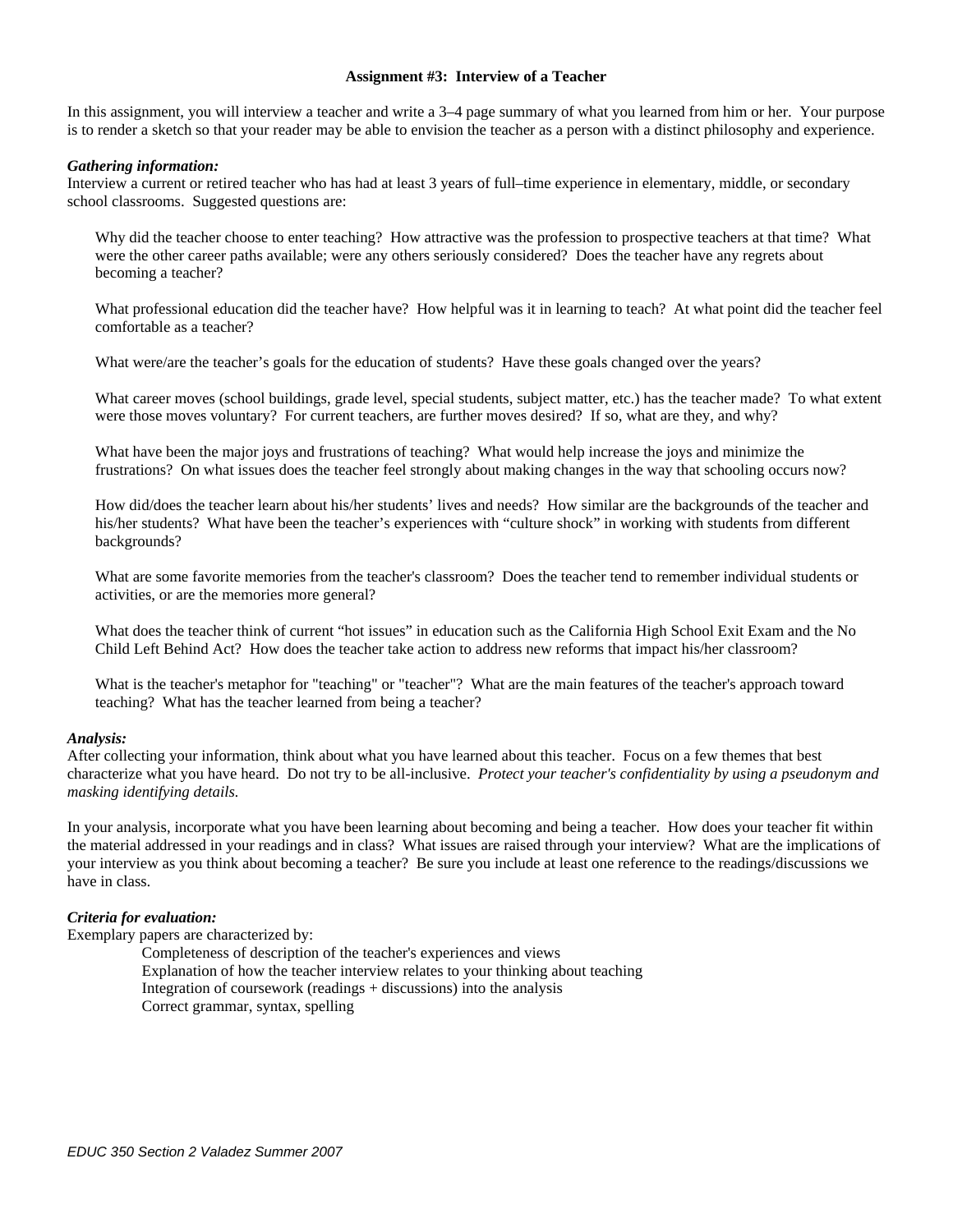## **Assignment #4: Inclusion, Diversity and Special Ed Laws**

You will apply your understanding of the legal context of inclusive education and laws that influence teaching responsibilities. Study the following chapters and web sites:

- Grant, Carl. A. & Gillette, Maureen. (2005). *Learning to Teach Everybody's Children: Equity, Empowerment and Education that is Multicultural.* Thomson & Wadsworth. Read Ch 10.
- Villa, R. A. & Thousand, J. S. (2005). *Creating an inclusive school.* Alexandria, VA: Association for Supervision and Curriculum Development. Read Ch 2.
- U.S. Disability Law. Internet address:

www.law.cornell.edu/topics/disability.html Includes information about laws affecting people with disabilities.

OSERS IDEA Home Page. Internet address:

www.ed.gov/offices/OSERS/IDEA Explanation of federal legislation known as IDEA, which ensures a free appropriate education in the least restrictive environment for children with disabilities. The latest l997 federal reauthorization of the law is explained in detail.

Thousand, J.S. (2004) Article to be posted in WebCT

# **Reflection and Applications:**

Apply your understanding of the legal context of inclusive education and laws that influence your teaching responsibilities.

 Identify five laws or court decisions that influence you as a professional educator. At least two of these five must relate to special education law. Provide your rationale (one paragraph) for each selection. Why is it important to you? How might it affect your teaching? Feel free to add insights from your personal experiences, observations and FAT City Video.

# **Assignment #7: Philosophy of Schooling, Learning, and Teaching**

Write a 4-5 page paper (double-spaced) that explains your personal philosophy of schooling, learning and teaching. Follow the template below, and self-assess before you turn in the paper.

### **Paper Introduction**

Name your philosophy (or combination of philosophies) as described by Grant & Gillette Ch 8. Explain why you are attracted to this philosophical stance. Is it due to your own schooling and/or background, what you've seen in schools since your own school days, the influence of particular persons, texts, other experiences with children/youth, etc.? Describe the level of schooling and subject field(s) you hope to teach.

### **Nature of schooling**

Describe what you believe is the purpose of schooling in a democracy. How will you as a teacher help achieve these purposes? Give 1-2 examples of how this will look in your classroom/career.

### **Nature of the learner**

Describe what you believe is the nature of the learner. What are your thoughts about the students you will teach? What do they need from a teacher? Give 1-2 examples of how this will look in your classroom.

### **Nature of the teaching/learning process**

Describe what you believe is the nature of the teaching/learning process?. What do you believe counts as knowledge and how should it be presented?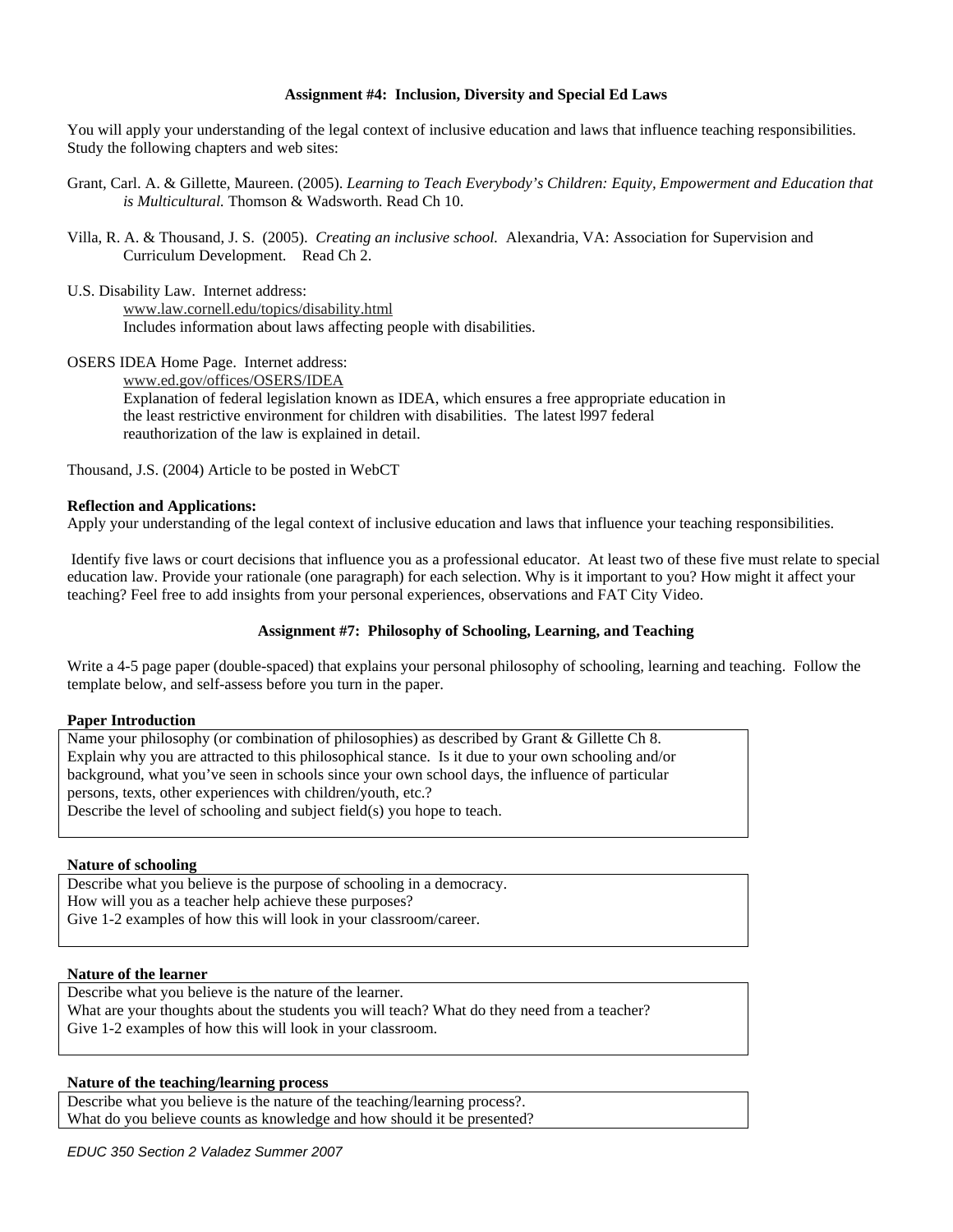How will you as a teacher use subject matter and other experiences to guide students toward meaningful learning activities? Give 1-2 examples of how this will look in your classroom.

### **Teacher dispositions and actions**

Describe what behavior (disposition/attitude & actions) you will exhibit in order to carry out your philosophical position. Give 1-2 examples of how this will look in your career.

### **Conclusion**

Recap your philosophy. What are your outstanding questions/concerns/thoughts about becoming a teacher?

### **Criteria for Self- Assessment of Philosophy Paper**

Be sure to self-assess using the following criteria. Submit the self-assessment with your final draft of your philosophy paper (at least one "beefy" paragraph). These are the criteria that will be used to evaluate your philosophy paper.

Exemplary papers have the following characteristics:

**Ideas:** The paper is clear and focused. It holds the reader's attention. Relevant information and details enrich the central theme. Ideas are supported by research, practical knowledge and experience. Conclusions show insight.

**Organization:** The organizational structure enhances and showcases the central idea or theme of the paper. An inviting introduction draws the reader in; a satisfying conclusion leaves the reader with a sense of closure and resolution. Sequencing is logical and effective. Thoughtful transitions tie parts together. The paper flows so smoothly, the reader hardly thinks about it. **Connections**: The paper includes multiple references to EDUC 350 class experiences (specific text selections, class discussions, fieldwork observations, assignments, current events, etc.).

**Voice:** The writer of this paper speaks directly to the reader in a manner that is individual, compelling, engaging, and has personality.

**Sentence Fluency:** The writing has an easy flow. Sentences enhance the meaning. Sentences vary in length and structure. The piece has purposeful and varied sentence beginnings.

**Conventions:** The writer demonstrates a good grasp of standard writing conventions. Spelling is generally correct. Punctuation is accurate. Grammar and usage are correct. Paragraphing tends to be sound. The piece needs very little additional editing.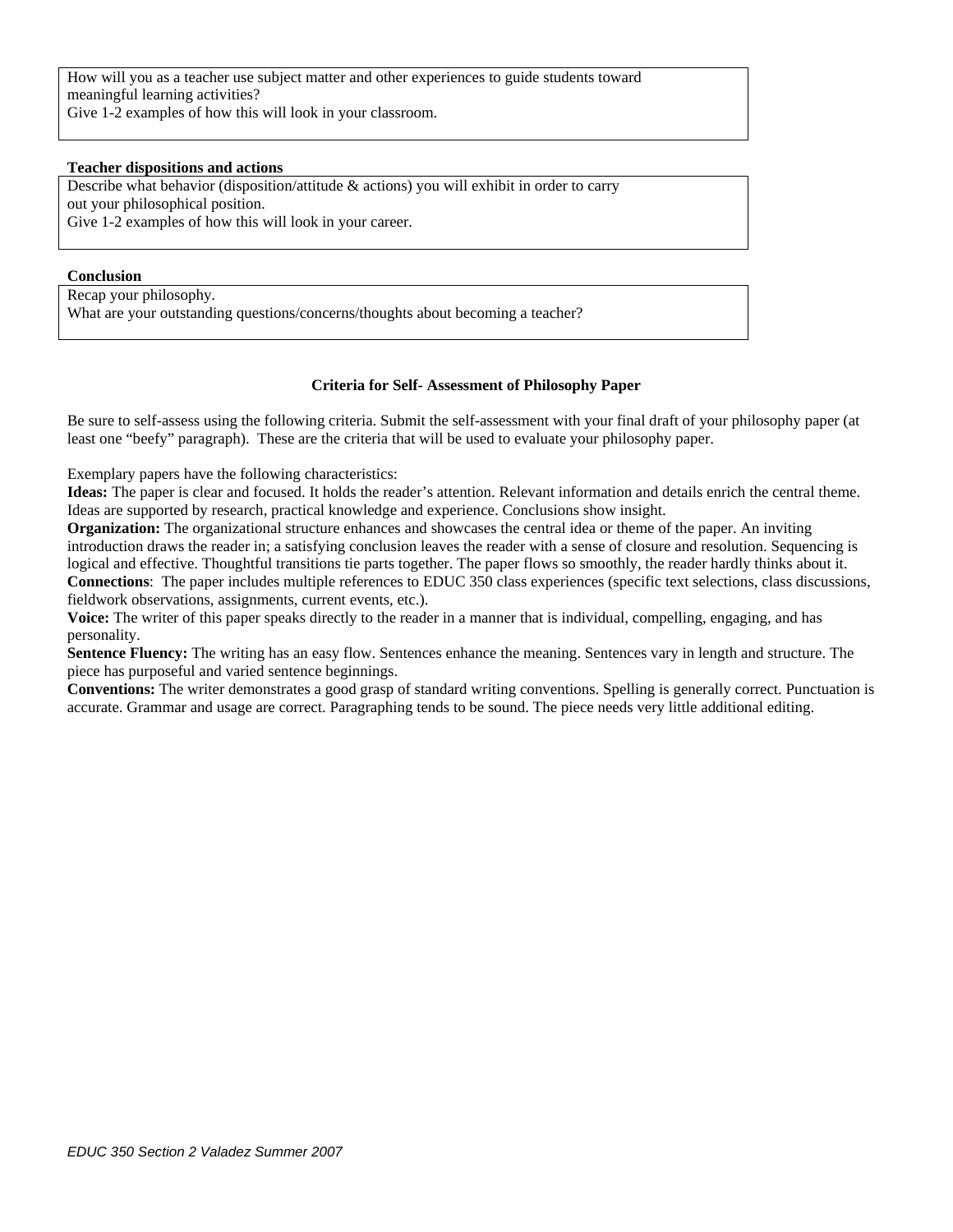# **Schedule as of 05/30/07 Schedule is subject to change at the discretion of the instructor**

| <b>Date</b> | <b>Topic</b>                                                 | Reading log due on prior Friday noon                                                                                                                                                                                                                 | <b>Assignment</b>                                                                                                     |
|-------------|--------------------------------------------------------------|------------------------------------------------------------------------------------------------------------------------------------------------------------------------------------------------------------------------------------------------------|-----------------------------------------------------------------------------------------------------------------------|
| June 5      | Course intro<br>Why teach?                                   | Read the field experience guidelines at<br>http://lynx.csusm.edu/coe/index.asp<br>You will find this at the top of the Summer 2007 syllabi<br>webpage, "EDUC 350 Field Experience" Bring questions<br>with you June 7.                               | Access the WebCT6 course<br>website at<br>http://webct6.csusm.edu/webct/<br>entryPageIns.dowebct<br>Read: Perfect Day |
| June 7      | Becoming a teacher<br>(Student Services<br>presentation)     | Log 1: GG ch. 6<br>In addition to the reading for your log, read the<br>website brochure of your choice at:<br>http://lynx.csusm.edu/coe/academics/<br>and the EDUC 350 advising session info at:<br>http://lynx.csusm.edu/coe/ssc/Presentations.asp | Discussion of Valadez article-<br>Perfect Day<br><b>Current Events reports</b>                                        |
| June 12     | The lives and work<br>of teachers<br>Inclusion               | Log 6: GG ch 2<br>Guest Speaker: Mr. James Lyons, San Diego City Schools<br>Teacher- Group interview<br>Log 7: VT ch 1, 2                                                                                                                            | Read Nieto text<br>Observations 1-5 due<br><b>Current Events reports</b>                                              |
| June 14     | Schooling in a<br>democracy<br>Philosophical<br>perspectives | Log 2: GG ch 1 & "The Goals of Education" article on<br>WebCT site<br>Log $3:GG$ ch $8$                                                                                                                                                              | Bring Nieto (skimmed)<br><b>Current Events reports</b>                                                                |
| June 19     | School organization<br>Rights and<br>responsibilities        | Log 4: GG ch 7<br>Log 5: GG ch 10<br>Log 9: Peruse the National Middle School Association<br>website, www.nmsa.org<br>React to the website for your reading log.                                                                                     | Work on log entries and Special<br><b>Education</b> assignment<br>independently                                       |
| June 21     | School finance and<br>Governance (Guest<br>Principal)        | Log 10: GG ch 9, 11<br>Based on the reading write 3 questions for the principal<br>instead of a paragraph entry for your log                                                                                                                         | Due: Teacher interview<br><b>Current Events reports</b>                                                               |
| June 26     | Presentations                                                | Log 6: GG ch 2<br>Based on the reading, write 3 questions for the panel<br>instead of a paragraph for the log this week<br>Log 8: Reaction to Nieto                                                                                                  | Bring Nieto (done)<br><b>Current Events reports</b><br>Due: Special Education<br>Inclusion assignment                 |
| June 28     | Presentations                                                |                                                                                                                                                                                                                                                      | Observations 6-10 due June 28<br><b>Current Events reports</b>                                                        |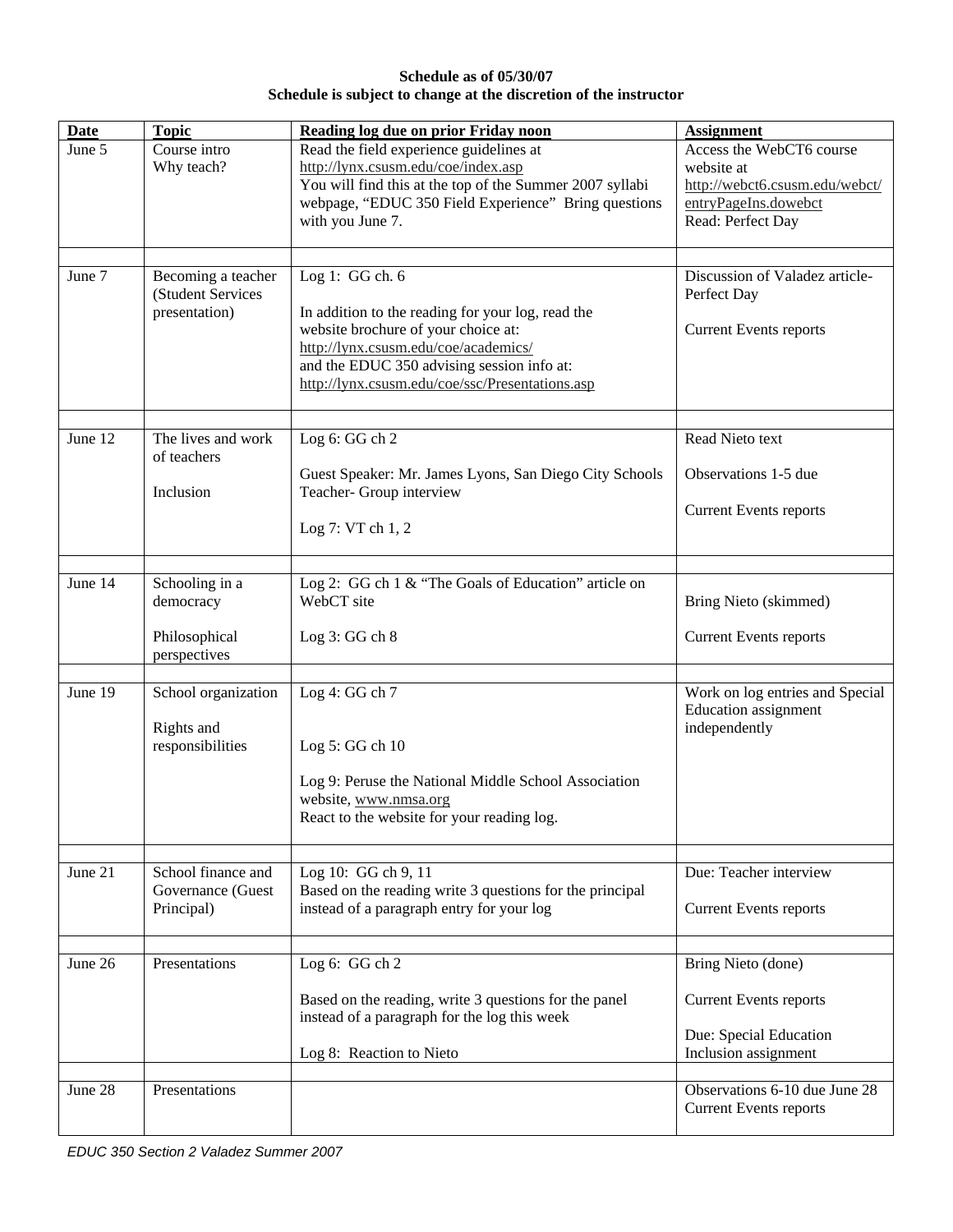| July 3 and | <b>Presentations</b> | Class closure Why teach? | <b>Current Events reports</b> |
|------------|----------------------|--------------------------|-------------------------------|
| July 5     |                      |                          |                               |
|            |                      |                          | Due: July 5- Philosophy Paper |
|            |                      |                          |                               |
|            |                      |                          | Due: Observations 10-15       |